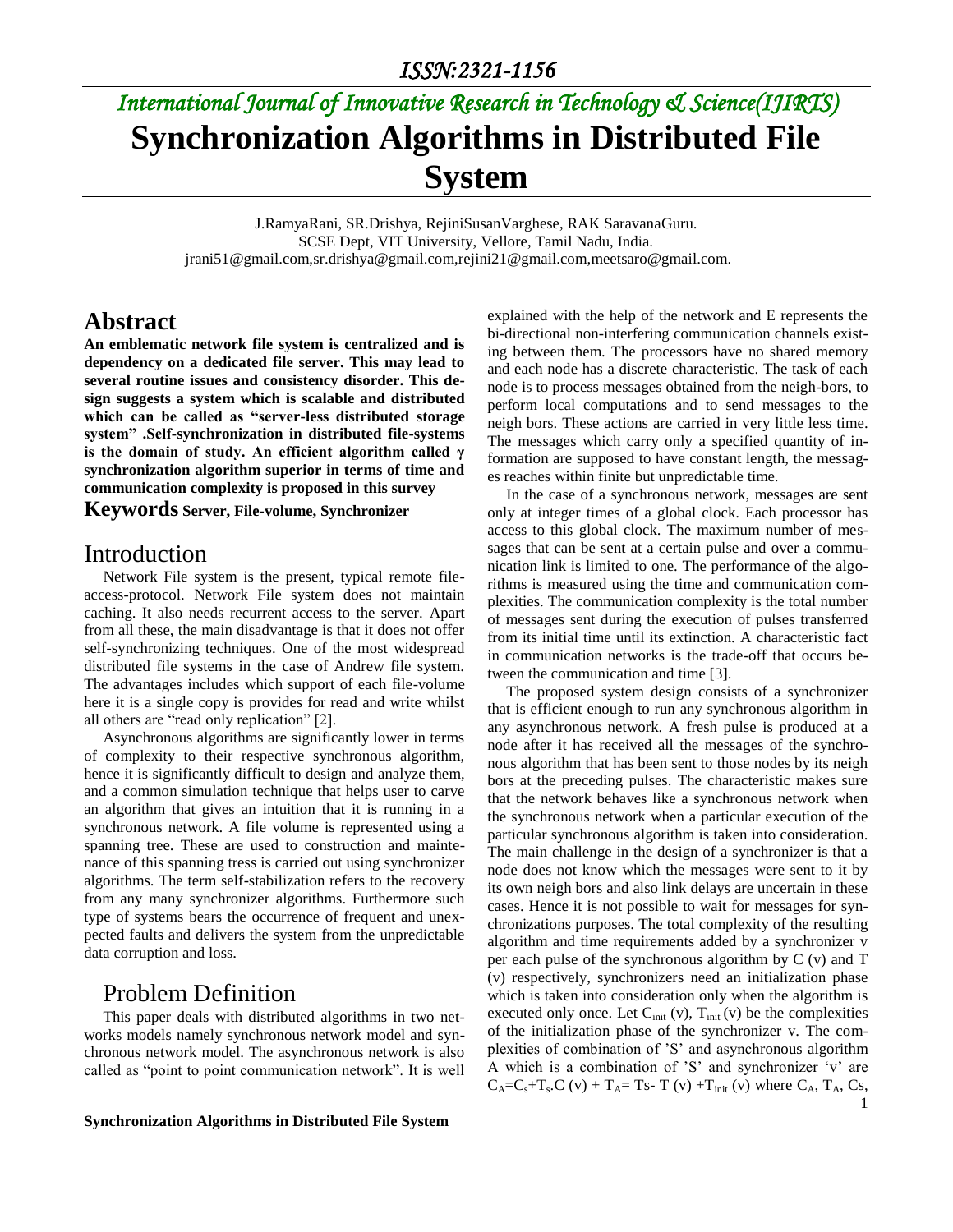### *ISSN:2321-1156*

## *International Journal of Innovative Research in Technology & Science(IJIRTS)*

Ts are the communication and time complexities of algorithms A and S respectively. A synchronizer v is said to be efficient if only if all the parameters C (v), T (v), C (v),  $T_{init}$ (v) are small enough. The former two parameters are really essential as they denote the overhead per pulse

### Existing Approach

A node is regarded is safe if each message of synchronous algorithm sent by the node for a particular pulse has been reached the destination without any hindrance. The messages need to be sent only to its neighbor. After the generation of a particular pulse, each node becomes safe with respect to a certain pulse. If it is required that an acknowledgment is to be returned whenever a message of the algorithm is obtained from the neighbor, then a node is regarded as safe after all the messages are acknowledge. The asymptotic complexity is not maximized by acknowledgements alone. So a particular node learns that it is secure in constant time after it is generated a new pulse. If this situation all the neigh bors of that particular node are also considered as safe with respect to a certain pulse. Hence only thing that should be taken into consideration is to determine how to transmit the messages to each node with lower communication and time overhead. The synchronizers  $\alpha$  and  $\beta$  are based on the above mentioned concepts and are used to achieve synchronization and asynchronous network [4].

### Synchronizer α

Synchronizer  $\alpha$  also called as  $\alpha$  synchronization algorithm makes use of the acknowledgement mechanism mentioned in the previous section. Here each node eventually knows that it is safe and transmits this message directly to all its neighboring nodes. A node pulse it is produced whenever a node comes to know that each of its neigh bors are safe. The communication complexity of synchronizer  $\alpha$  is

C ( $\alpha$ ) = O (|E|) where E= V<sup>2</sup>. The time complexity is found to be T  $(\alpha) = O(|1|)$ . This is because only one message is sent in each direction across each link and only the neighboring nodes are involved in the communication process.

### Synchronizer β

The synchronizer β also called as synchronizer β algorithm, requires an initialization phase for consistency maintenance. A leader is selected for each network and a spanning tree is built which is rooted at the leader. Its operation can be explained as follows. After the execution of a certain pulse, the leader understands that the nodes are said to be safe state. This forces the leader to send a message to all other nodes in the network. On the receipt of this safe message the nodes will generate a new pulse. A procedure called converge cast mechanism which starts at the leaves and finishes at the root is to calculate the time. Here a node conveys a safe message

to its father when it is understands that all the descendants and the node itself are in safe state.

The communication channel of the synchronizer  $\beta$  is C ( $\beta$ ) = O (|V|). The time complexity of synchronizer β is T (β) = O  $(|V|)$ . This is because of the operations of the span tree. The time of the proportional height of the tree, this can be V-1 in the worst case.

### Proposed Statement

This paper suggests an algorithm called synchronization γ algorithm which can be used to maintain the reliability in a distributed asynchronous file system. The synchronizer  $\gamma$  is a combination of α synchronizer and β synchronizer. Both the synchronizers α and β are discussed in the previous section. The synchronizer  $\alpha$  is efficient in terms of time but ineffective in terms of communication. On the contrary the synchronizer β is superior in terms of communication but useless in terms of time. The synchronizer  $\gamma$  on the other hand is proficient with respect to both communication and time.

### Synchronizer γ

The synchronizer  $\gamma$  which is combination of both the synchronizer  $α$  and synchronizer  $β$  consists of two phases. The initialization phase the network is divided in to clusters. Any spanning forest of the communication graph defined as (V, E) of the network determines the clusters. An intra- cluster tree is a cluster of nodes defined by each tree in the forest. A communication link is selected between any neighboring clusters. A leader is also elected in each cluster. This leader will manage the process of the clusters with respect to the intra-cluster tree. A cluster is proved to be safe if all the nodes in the cluster are found to be safe [5].

The synchronizer  $\gamma$  is performed in to two phases. The synchronizer  $\beta$  is applied to each cluster intra- cluster trees independently in the first phase of the algorithm. The leader of the cluster sends a message all the other nodes in the cluster as well as to all leaders of neigh boring clusters whenever it learns that its own cluster is in safe state. In the second stage of the synchronizer  $\gamma$  all the individual's clusters stay idle for all the neigh boring clusters to be safe and then they will generate the next pulse as soon as they are notified that those clusters are in the safe state. The second stage actually applies synchronizer  $\alpha$  among the clusters.

A though description of the synchronizer  $\gamma$  synchronization algorithm is given in the following section. The leader of a cluster will broadcast a PULSE a message along with the spanning tree and this message forces the nodes to enter the fresh pulse. As soon as a node enters the first stage of the synchronizer γ, SAFE message are converge cast long each intra- clusters tree as in the case of synchronizer β. This procedure is initiated at the leaves and proceeds by sending SAFE messages to father nodes once they recognize that they are safe. For non-leaf non cluster nodes once they find